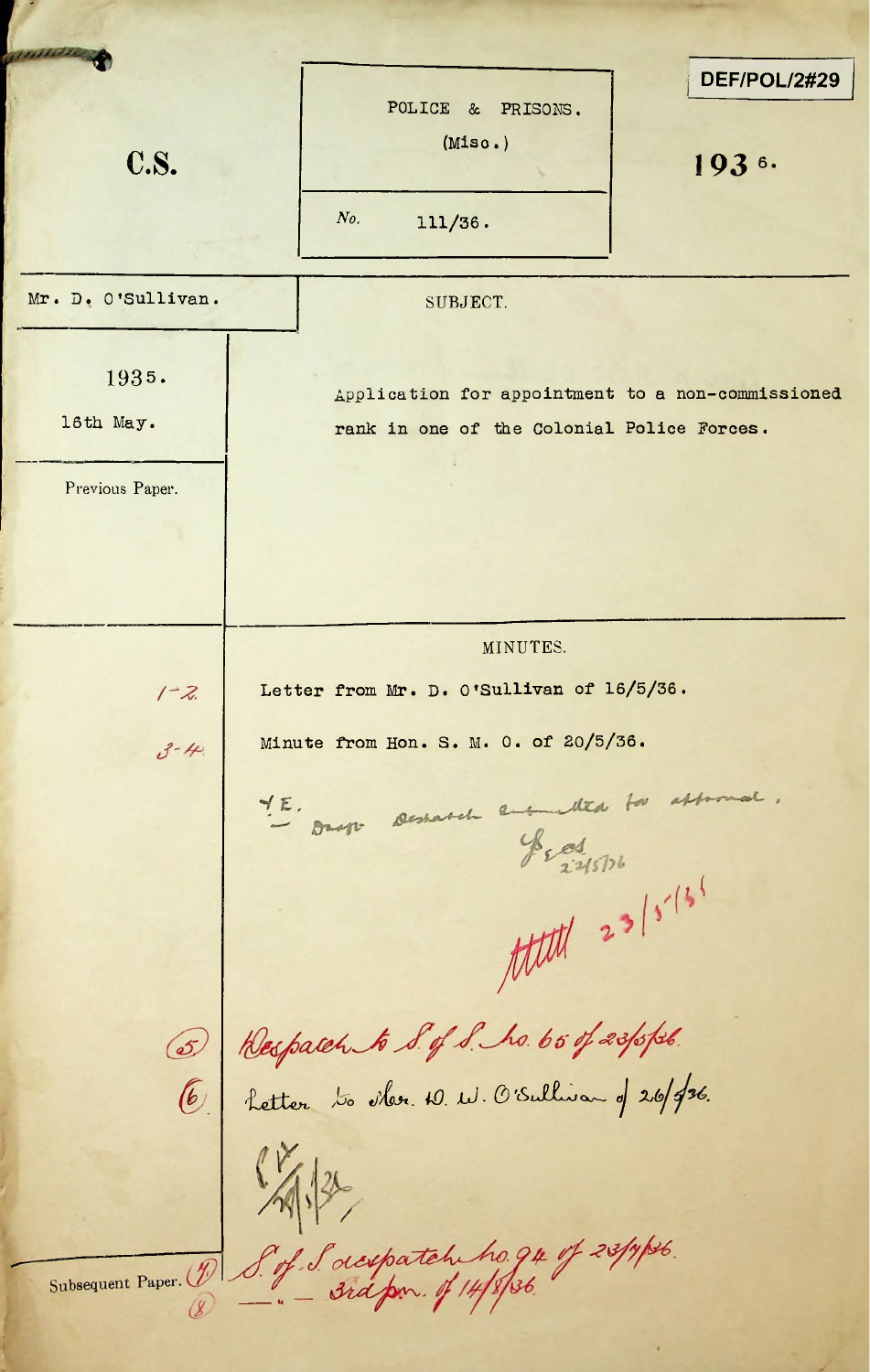$Y.E.$  Ausumeter. har o'lnetwien will be informed accordingly. Red 1910 pour 14/5 Retter to Mr. W. O'Sullwan of 15.9.36.  $\circledcirc$ .  $1.4.66$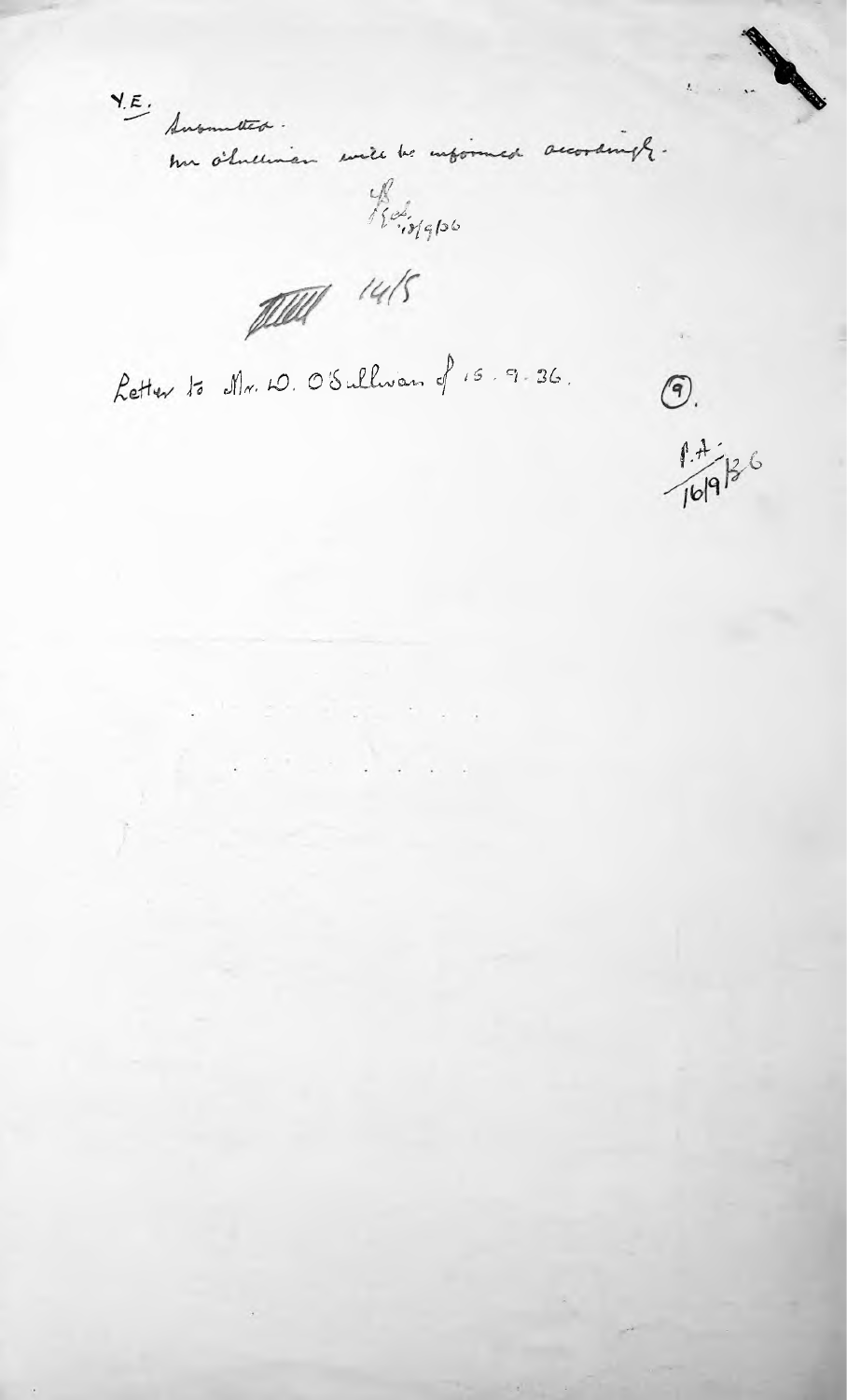## COPY.

FALKLAND ISLA1 DS DEFENCE FORCE. 18 May, 1936.

## TO WHOM IT MAY CONCERN.

This is to certify that DOMINIC W. O'SULLIVAN joined the Falkland Islands Defence Force on 9th May, 1932. During the years he has been a member of the Force he has always been returned as efficient.

1 2. I have always found him to be smart, clean and keen member of the Force. In addition to being the Bass Drummer in the Brass Band, he attended a qualifying course for H.C.O's and passed out with the rank of Corroral.

He is keen in all forms of sport, his speciality being football. I understand he is desirous of being appointed to a Colonial Police Force. I can faithfully and theroughly recommend him to give of his best in any capacity.

I am,

Yours faithfully,

 $(SGD. ) \cup .$ Adjutant, M. ALLA1:, Cap tain, F.I.Defence Force.

## Corporal D. W. O'Sullivan.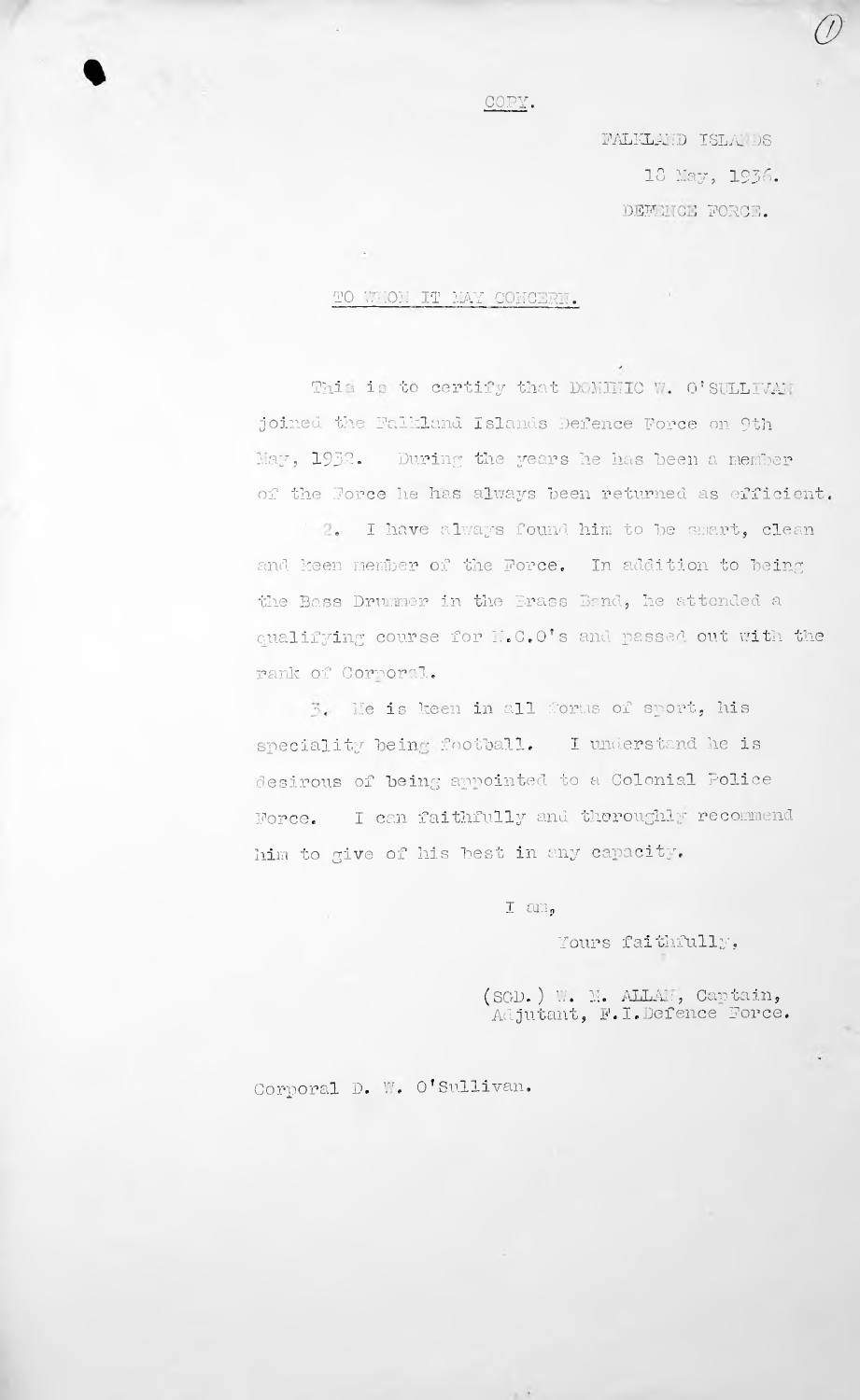Stanley, 16th hay, 1936.

Sir,

I have the honour to enquire whether there is any possibility of obtaining an appointment in the Police Force under any British Colonial Administration. In support of my application I would inform you that I am  $6$   $^{\circ}$  l" in height and hold the rank of Corporal in the Falkland Islands Defence Force. I have qualified in musketry and Drill during the past four years. I am also an Assistant Scout hasten.

I have played regularly in the Defence Force Football teams and while at school I have played in the Hockey and Cricket teams.

I was educated at the Government School, Stanley, and subsequently at the Salesian College, Buenos Aires. I have a thorough knowledge of Spanish.

I enclose a reference from the Adjutant of the Falkland Islands Defence Force.

I would add that my father was Chief Constable of Police in the Falkland Islands from 1920 until the date of his departure on pension in 1929.

> (Sgd.) D. W. O'Sullivan. <sup>I</sup> have, etc.,

The Hon., The Colonial Secretary, Stanley.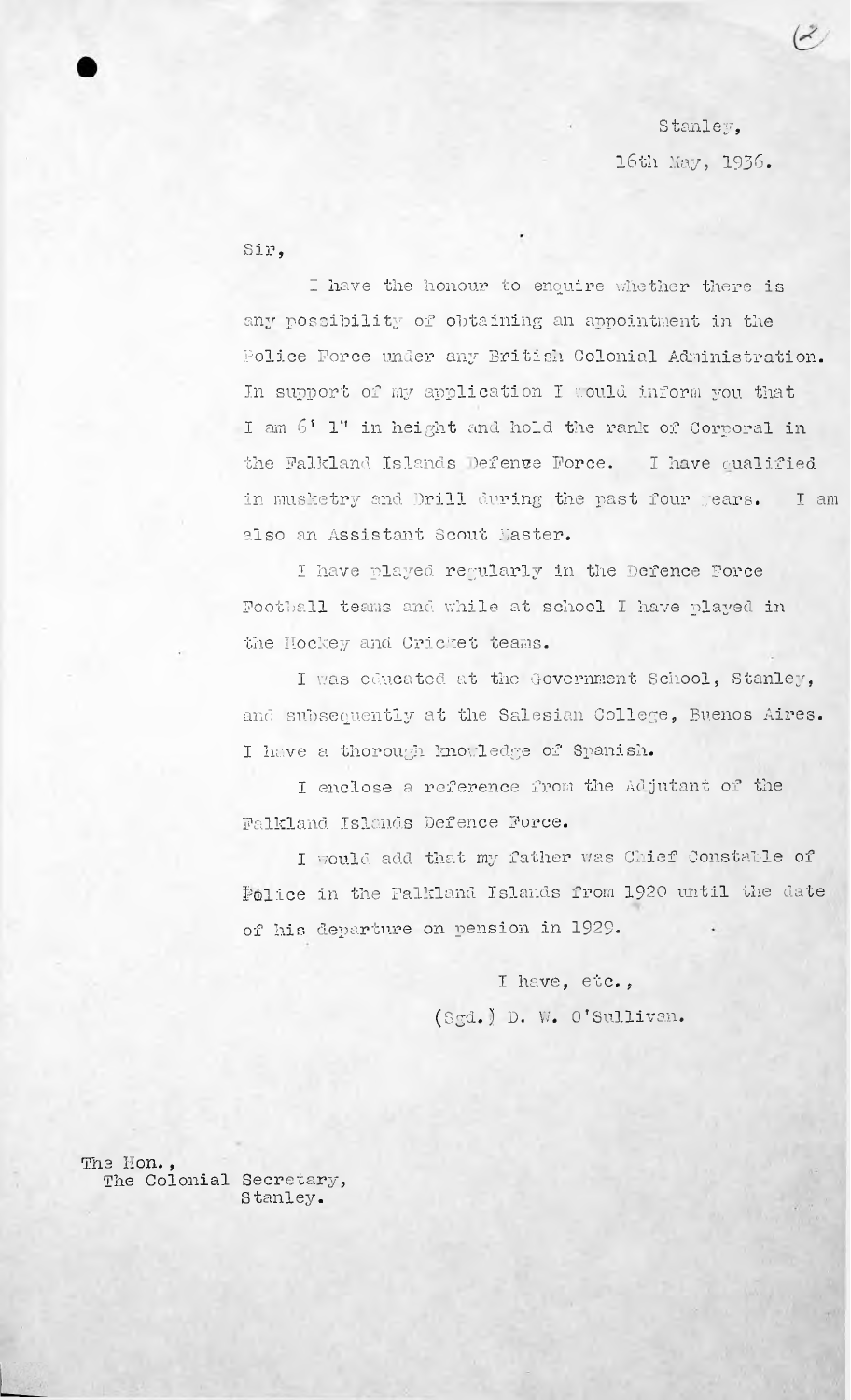| No.<br>(It is requested                                                                            | MINUTE.                          |  |
|----------------------------------------------------------------------------------------------------|----------------------------------|--|
| that, in any refer-<br>ence to this minute.<br>the above Number<br>and the date may<br>be quoted.) | 20th<br><b>May</b><br>$19\,36$ . |  |
| From                                                                                               | To The Honourable,               |  |
| Senior Medical Officer.                                                                            | Colonial Secretary.              |  |
| Stanley.                                                                                           |                                  |  |

*c*

Submitted, the Medical report on Mr. Dominic O'Sullivan.

it is impossible to give any definite opinion as to **1** whether this man is fit or not. In as much as there is no actual guidance as to what is required for the various Colonial police Forces

case:-There are several points, which might be elucidated by the Colonial Office Medical assessors with regard to this

|                   | (i) Left ear Rinne' negative. |
|-------------------|-------------------------------|
|                   | weber positive.               |
| (ii) <u>Teeth</u> | 15 to be removed and          |
|                   | complete dentures to          |

be made.

otherwise Mr. D. <sup>O</sup>'Sullivan appears to be fit.

WhEthevert

Senior Medical Officer.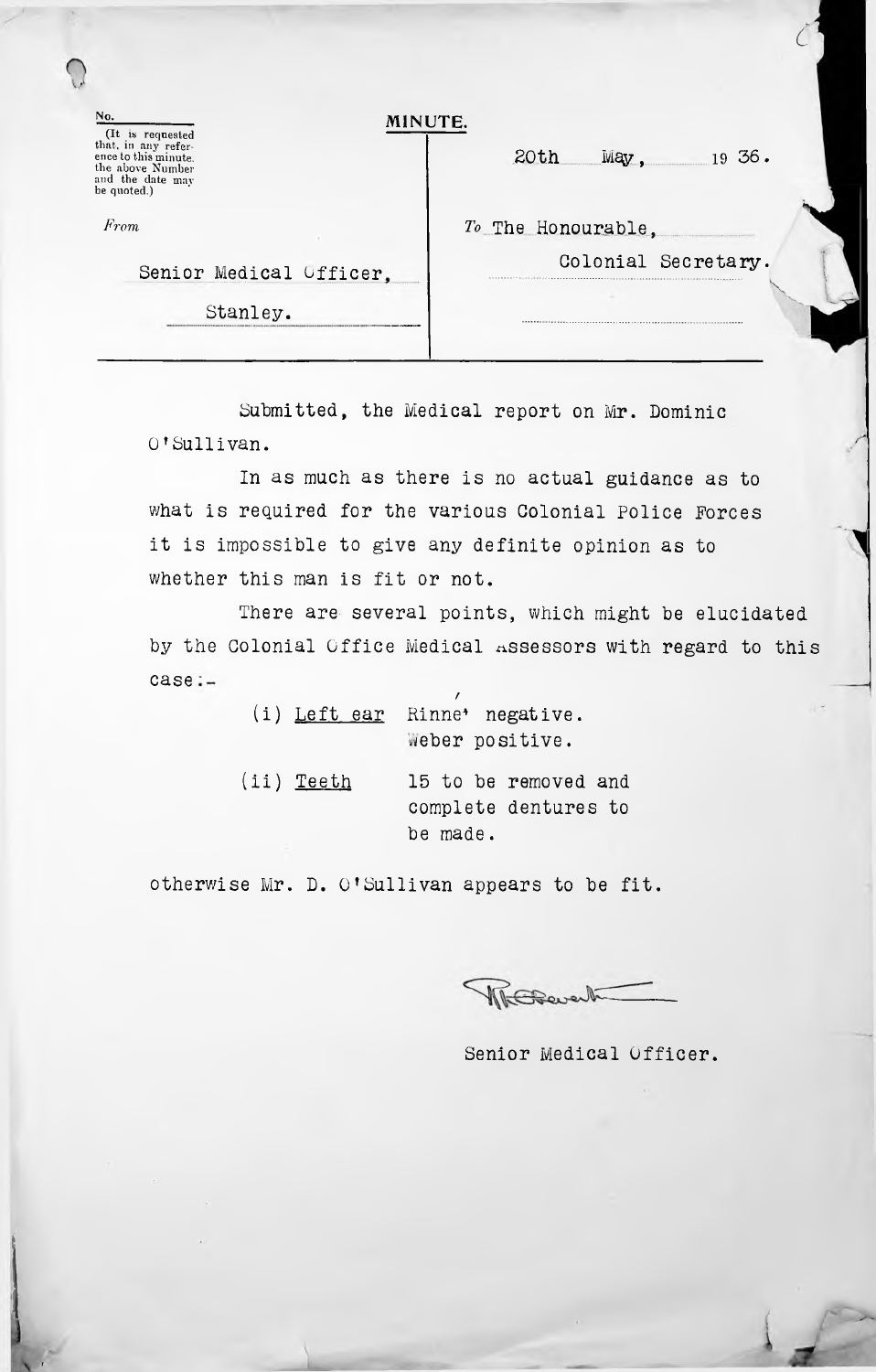## MEDICAL EXAMINATION.

NAME. Dominic O'Sullivan. AGE. 30 years. Weight (without clothes) llst. 7 lbs. Height (barefeet) 6 ft.  $0\frac{1}{4}$  ins. General Development Good. Chest Girth. Max.  $35\frac{1}{2}$ ". Min.  $32$ ". Mean.  $33$ ". Lungs, Heart etc. Pulse 90/minute. Nil abnormal. Abdomen, hernia etc. Limbs and Joints. Normal. Urine. Nil abnormal. ( Snellen's Types.  $V'R$ . -  $6/6$ ; With glasses - no improvement; V.L. - 6/6; With glasses - no improvement; Colour Test. Normal. Ears and Hearing. R. Ear - normal; L. Ear - Rinne negative Testes, Varicocele. Normal. No varicocele. Teeth. Mouth, Nose and Tongue. - Normal. Anus, haemorrhoids, etc. One external haemorrhoid L. side. Number Missing Number Repairable Numbe rlmpairable Circumference at umbilicus 31". Nil abnormal. Reading normal. Reading normal. 17. ) Has only 15 teeth which should Nil. ) all be removed as oyorrhoeia. 15 ) Vision ( ( Weber positive.

> (Sgd.) G. Glyn Edmunds. Medical Officer.

Date :- 20th May, 1936.

Stanley,

Falkland Islands.

 $(v)$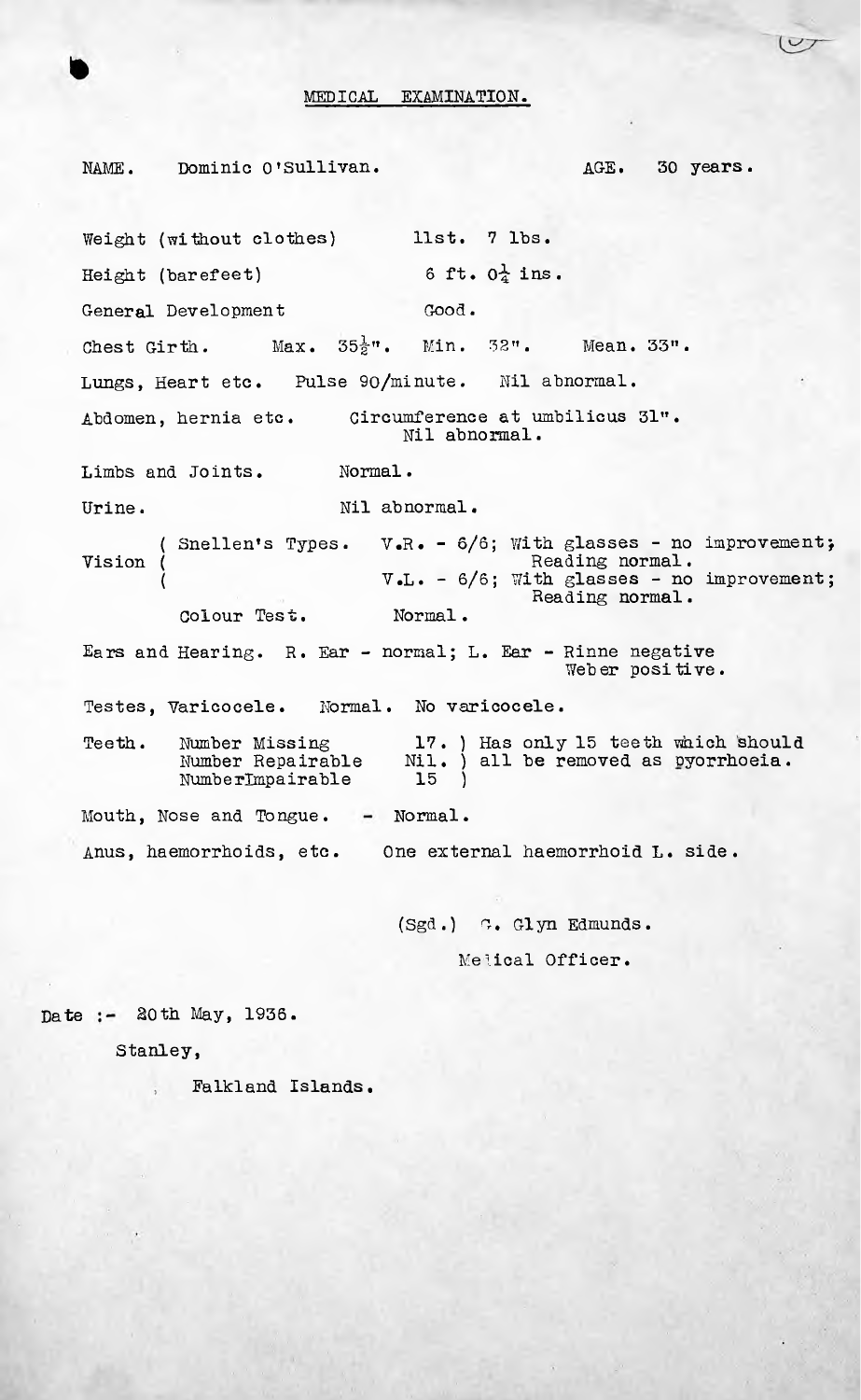COVERTIEST OUND, STANLEY. 23rd av, 1956.

FALKLAND I LANDS. No. 65.

Sir,

mclosure 1.

I have the honour to transmit an application which has been received from P. Dominic O'sullivan for appointment to a non-commissioned rank in one of his Majesty's Colonial Police Forces and to enquire whother there is any possibility of meeting Mr. D'Aullivan's wishes.

There is no vacancy in the local Folice Force at  $2.5$ present to thich he could be appointed and it is not anticipated that vacancies are likely to occur at any rate for some time.

3. Mr. O'Sullivan is the son of Mr. D. J. O'Sullivan lately Chief Constable in this Colony and now retired on pension in the United Mindon. He appears to be a suitable candidate for admission to the whice Force and I enclose particulars of a medical eranination earried out by the Medical Officer to this Government together with a testi anial issued by the Adjutant of the local Defence Force.

Losure II.

closure III.

 $4.1$ Mr. O'Sullivan is a Falkland Islander; he is married and has one child but I trust that this will have no deterrent effect on consideration being given to his application if he is otherwise found suitable.

I have the honour to be.

Sir,

Your most obedient humble servant,

(Sgd.) H. HENNIKER-HEATON

BI RIGHT HONOURABLE J. H. THOMAS, P.C., M.P., COR THE COLONIES.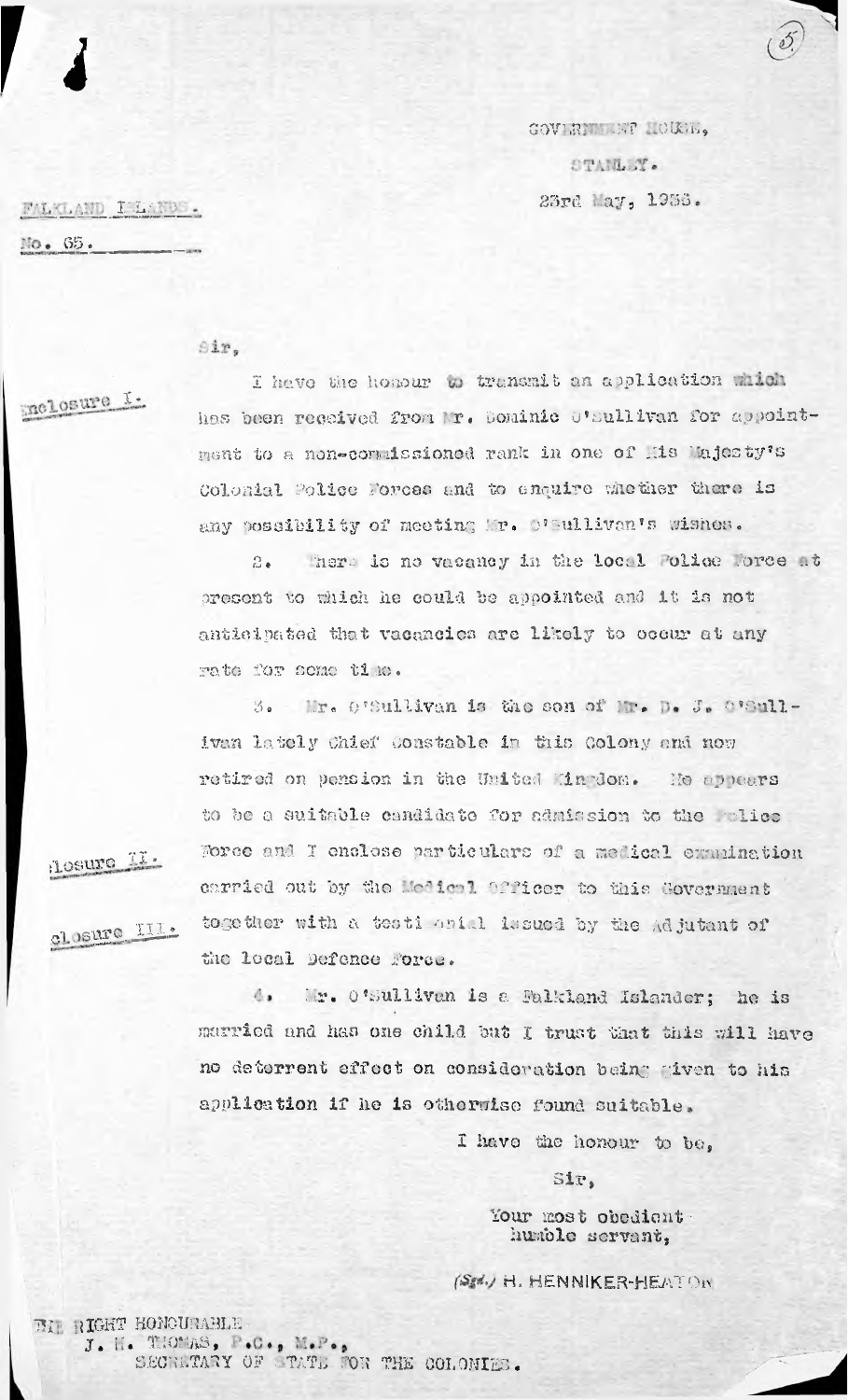111/36

26th May, 36.

*&*

Sir,

With reference to your application for appointment to a Codonial Police Force, I am directed by tho Governor to inform you that your application was transmitted to the Secretary of State on 23 rd of May, and you will be advised when a reply has been received.

I am,

Sir,

Your obedient servant,

*r(7 \$* Acting Colonial Secretary.

Mr. D. W. O'Sullivan, STANLEY.

 $\int \mathrm{e}^{\mathrm{d}^2}$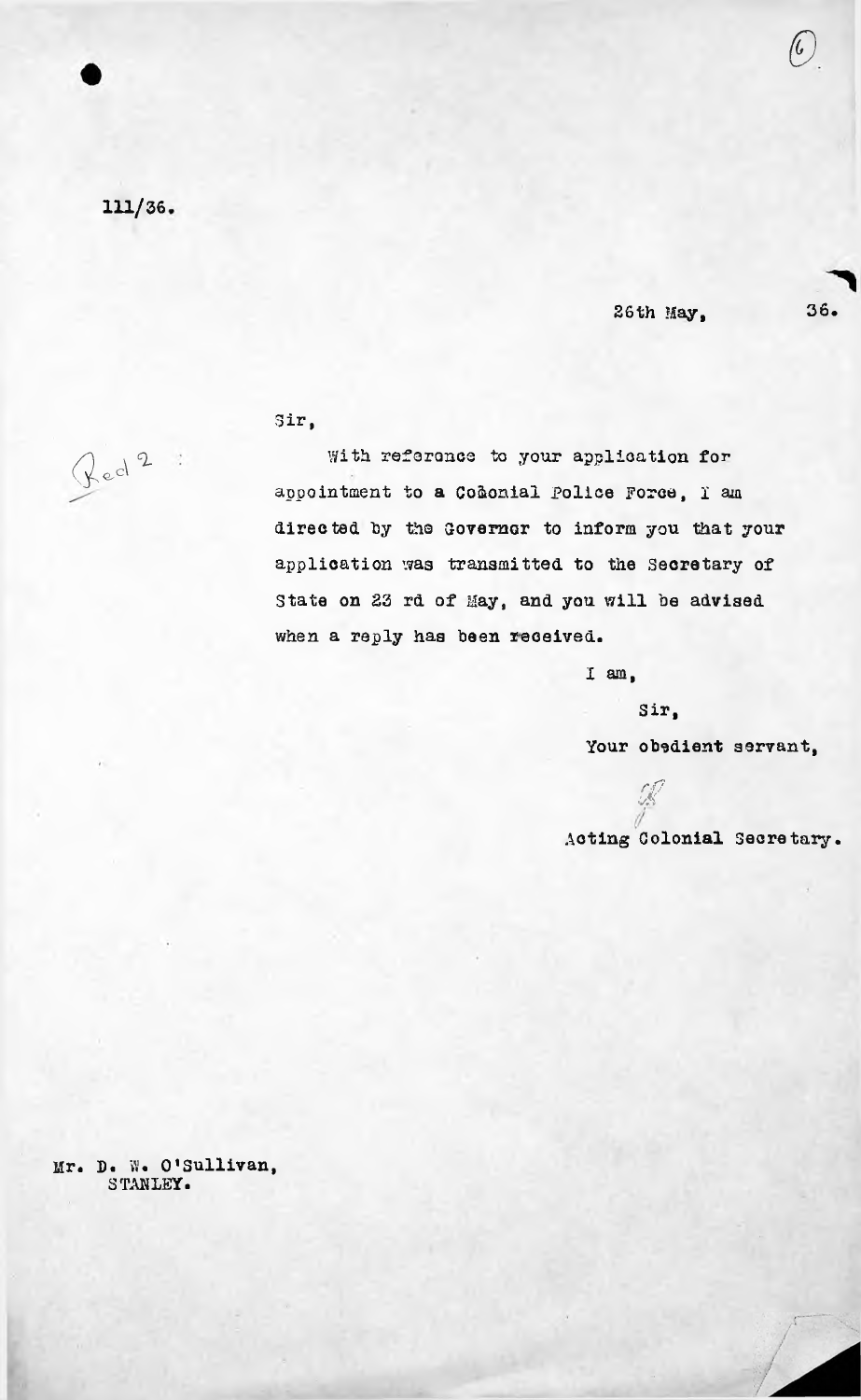PAID APP ALL PRO-



Downing Street, ] July, 1956.

813

hed 5

I have the honour to aclmo ledge the receipt of your despatch to. 65 of the 28rd May forwarding an application from Tr. Wordnie 2' ulliven for appointment to a non-corrienioned sank in a Colomial Police Force.

I request that you will comme Mr. O'sullivan  $n_{\bullet}$ to be informed that for ouch appointments which are oven to competition from outside the Cervice there are always age limits which would debar his mame from baing considered, and that it is regretted therefore that there is no presenct of being able to meet his wishes. Theve the honour to be,

ntr,

Tour most obedient, havide pervant,

(Signed) W. CEMSBY CORE.

COVERIOR

H. HUMMI NR-HBANON, ESQ., C.M.G., etc., etc.,  $e$ to.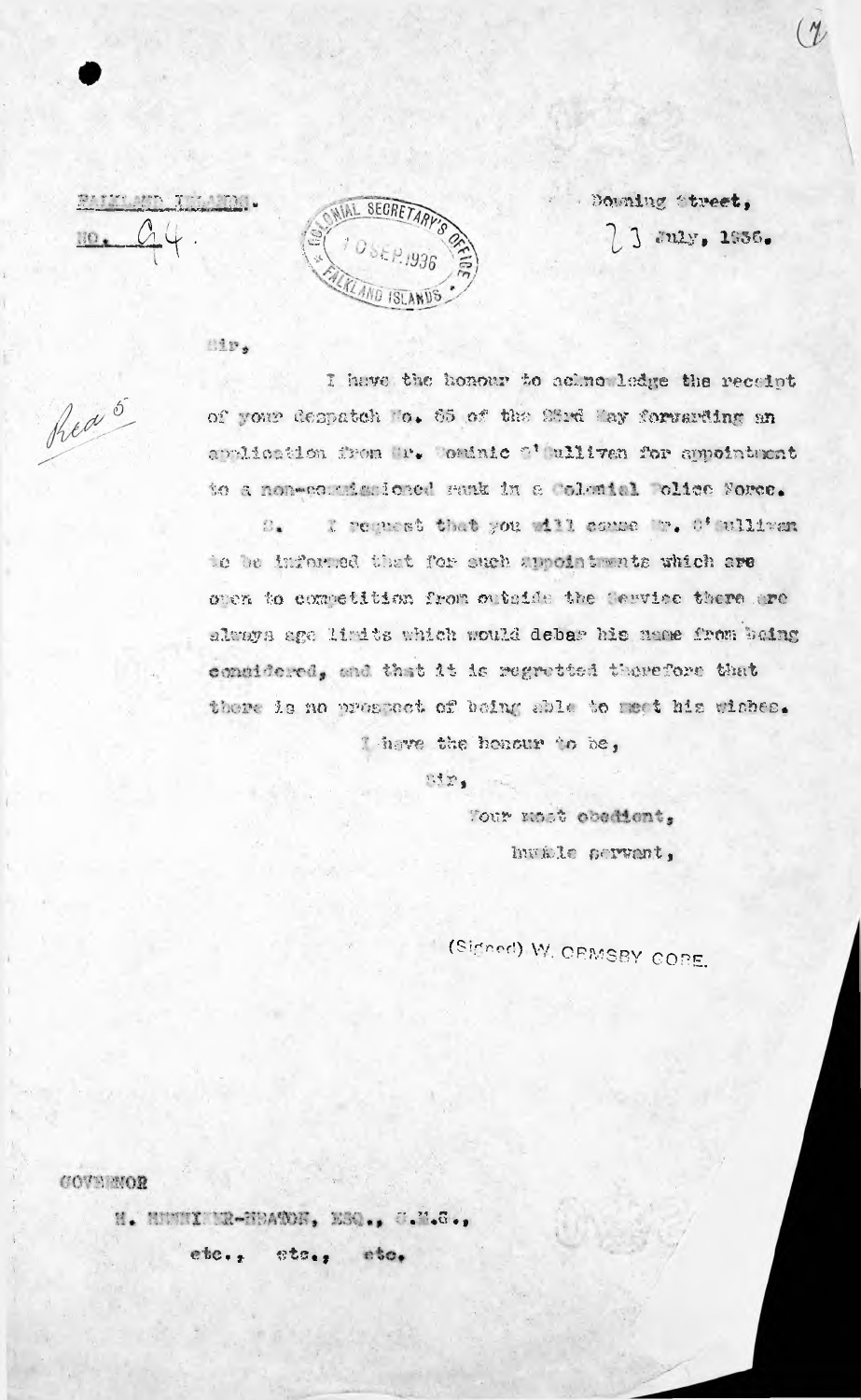

 $11/36.$ 

姒

The Under Secretary of State for the Colonies presents his compliments to the Colonial Secretary, Falkland Islands, and with reference to the Secretary of State's despatch No. 94 of the 23rd July, is directed to return herewith the original testimonial, transmitted in the Governor's despatch No. 65 of the 23rd May, in connection with an application from Mr. D. O'Sullivan for appointment to a non-commissioned rank in a Colonial Police Force.

August, 1936.